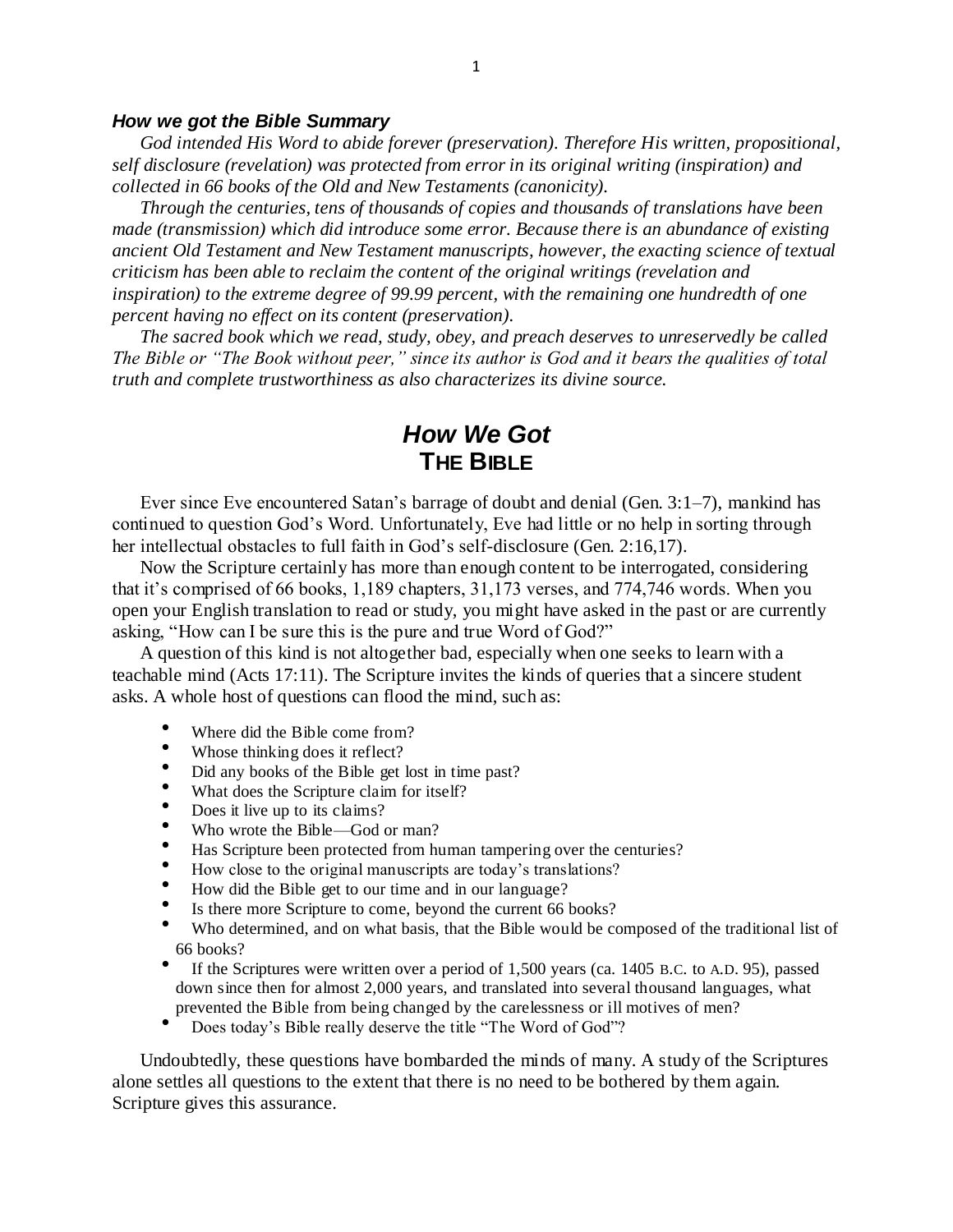### **Scriptures' Self Claims**

Take the Bible and let it speak for itself. Does it claim to be God's Word? Yes! Over 2,000 times in the Old Testament alone, the Bible asserts that God spoke what is written within its pages. From the beginning (Gen. 1:3) to the end (Mal. 4:3) and continually throughout, this is what Scripture claims.

The phrase "the Word of God" occurs over 40 times in the New Testament. It is equated with the Old Testament (Mark 7:13). It is what Jesus preached (Luke 5:1). It was the message the apostles taught (Acts 4:31; 6:2). It was the Word the Samaritans received (Acts 8:14) as given by the apostles (Acts 8:25). It was the message the Gentiles received as preached by Peter (Acts 11:1). It was the word Paul preached on his first missionary journey (Acts 13:5,7,44,48,49; 15:35,36). It was the message preached on Paul's second missionary journey (Acts 16:32; 17:13; 18:11). It was the message Paul preached on his third missionary journey (Acts 19:10). It was the focus of Luke in the book of Acts in that it spread rapidly and widely (Acts 6:7; 12:24; 19:20). Paul was careful to tell the Corinthians that he spoke the Word as it was given from God, that it had not been adulterated, and that it was a manifestation of truth (2 Cor. 2:17; 4:2). Paul acknowledged that it was the source of his preaching (Col. 1:25; 1 Thess. 2:13).

Psalms 19 and 119, plus Proverbs 30:5–6, make powerful statements about God's Word which set it apart from any other religious instruction ever known in the history of mankind. These passages make the case for the Bible being called "sacred" (2 Tim. 3:15) and "holy" (Rom. 1:2).

The Bible claims ultimate spiritual authority in doctrine, reproof, correction, and instruction in righteousness because it represents the inspired Word of Almighty God (2 Tim. 3:16,17). Scripture asserts its spiritual sufficiency, so much so that it claims exclusivity for its teaching (cf. Is. 55:11; 2 Pet. 1:3,4).

God's Word declares that it is *inerrant* (Pss. 12:6; 119:140; Prov. 30:5a; John 10:35) and *infallible* (2 Tim. 3:16, 17). In other words, it is true and therefore trustworthy. All of these qualities are dependent on the fact that the Scriptures are God-given (2 Tim. 3:16; 2 Pet. 1:20,21), which guarantees its quality at the Source and at its original writing.

In Scripture, the person of God and the Word of God are everywhere interrelated, so much so that whatever is true about the character of God is true about the nature of God's Word. God is true, impeccable, and reliable; therefore, so is His Word. What a person thinks about God's Word, in reality, reflects what a person thinks about God.

Thus, the Scripture can make these demands on its readers.

So He humbled you, allowed you to hunger, and fed you with manna which you did not know nor did your fathers know, that He might make you know that man shall not live by bread alone; but man lives by every *word* that proceeds from the mouth of the LORD.

#### **The Publishing Process**

The Bible does not expect its reader to speculate on how these divine qualities were transferred from God to His Word, but rather anticipates the questions with convincing answers. Every generation of skeptics has assailed the self-claims of the Bible, but its own explanations and answers have been more than equal to the challenge. The Bible has gone through God's publishing process in being given to and distributed among the human race. Its several features are discussed below.

Deut. 8:3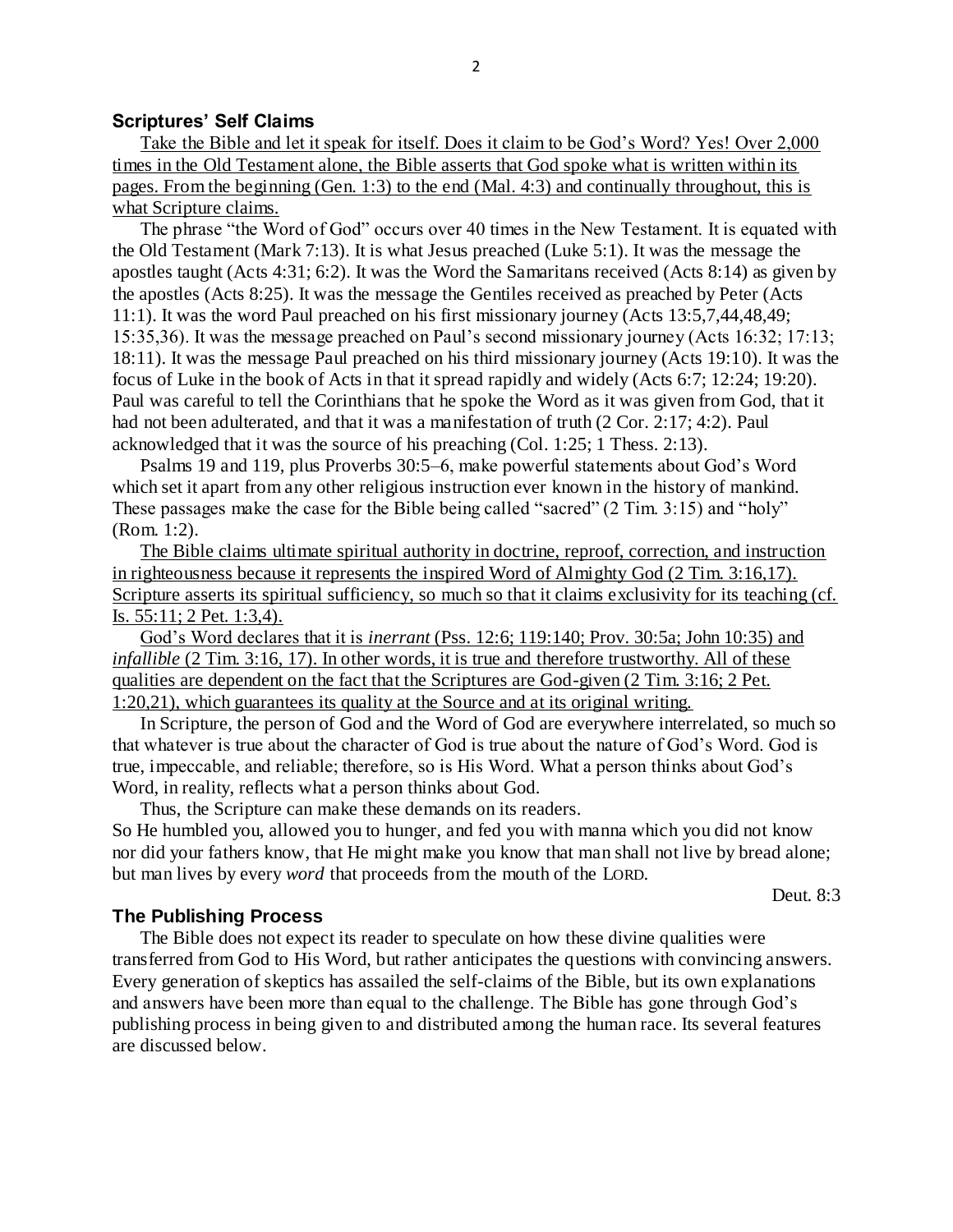#### **Revelation**

God took the initiative to disclose or reveal Himself to mankind (Heb. 1:1). The vehicles varied; sometimes it was through the created order, at other times through visions/dreams or speaking prophets. However, the most complete and understandable self-disclosures were through the propositions of Scripture (1 Cor. 2:6–16). The revealed and written Word of God is unique in that it is the only revelation of God that is complete and that so clearly declares man's sinfulness and God's provision of the Savior.

#### **Inspiration**

The revelation of God was captured in the writings of Scripture by means of "inspiration." This has more to do with the process by which God revealed Himself than the fact of His selfrevelation. "All Scripture *is* given by inspiration of God. . ." (2 Tim. 3:16) makes the claim. Peter explains the process, "... knowing this first, that no prophecy of Scripture is of any private interpretation, for prophecy never came by the will of man, but holy men of God spoke *as they were* moved by the Holy Spirit" (2 Pet. 1:20,21). By this means, the Word of God was protected from human error in its original record by the ministry of the Holy Spirit (cf. Deut. 18:18; Ma tt. 1:22). A section of Zech. 7:12 describes it most clearly, ". . . the law and the words which the LORD of hosts had sent by His Spirit through the former prophets." This ministry of the Spirit extended to both the part (the words) and to the whole in the original writings.

## **Canonicity**

 $\overline{a}$ 

We must understand that the Bible is actually one book with one Divine Author, though it was written over a period of 1,500 years through the pens of almost 40 human writers. The Bible began with the creation account of Genesis 1,2, written by Moses about 1405 B.C., and extends to the eternity future account of Revelation 21,22, written by the Apostle John about A.D. 95. During this time, God progressively revealed Himself and His purposes in the inspired Scriptures. But this raises a significant question: "How do we know what supposed sacred writings were to be included in the canon of Scripture and which ones were to be excluded?"

Over the centuries, 3 widely recognized principles were used to validate those writings which came as a result of divine revelation and inspiration. First, the writing had to have a recognized prophet or apostle as its author (or one associated with them, as in the case of Mark, Luke, Hebrews, James, and Jude). Second, the writing could not disagree with or contradict previous Scripture. Third, the writing had to have general consensus by the church as an inspired book. Thus, when various councils met in church history to consider the canon, they did not vote for the canonicity of a book but rather recognized, after the fact, what God had already written.

With regard to the Old Testament, by the time of Christ all of the Old Testament had been written and accepted in the Jewish community. The last book, Malachi, had been completed about 430 B.C. Not only does the Old Testament canon of Christ's day conform to the Old Testament which has since been used throughout the centuries, but is does not contain the uninspired and spurious Apocrypha, that group of 14 rogue writings which were written after Malachi and attached to the Old Testament about 200–150 B.C. in the Greek translation of the Hebrew Old Testament called the Septuagint (LXX), appearing to this very day in some versions of the Bible. However, not one passage from the Apocrypha is cited by any New Testament

LXX Septuagint—an ancient translation of the Old Testament into Greek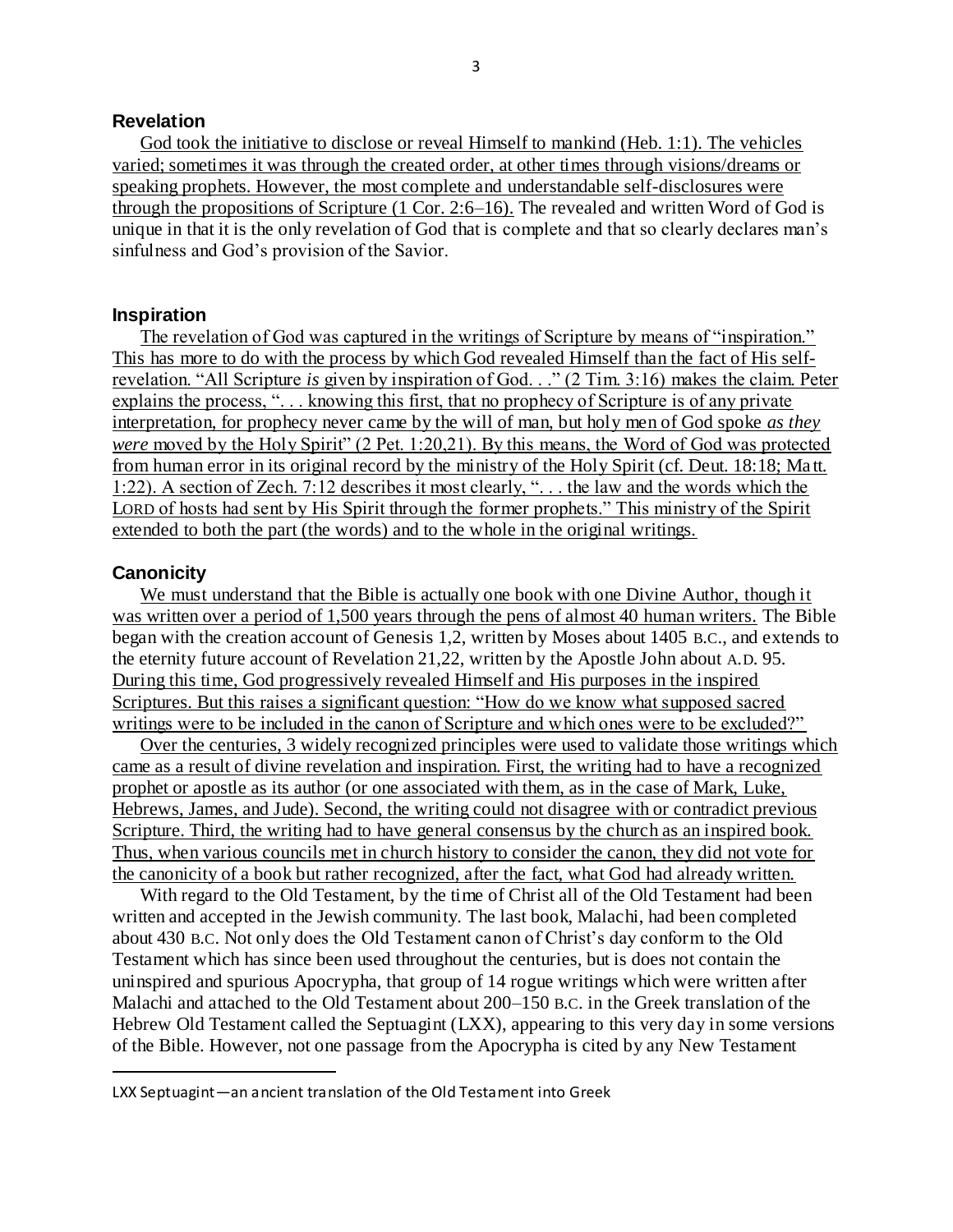writer, nor did Jesus affirm any of it as He recognized the Old Testament canon of His era (cf. Luke 24:27,44).

By Christ's time, the Old Testament canon had been divided up into two lists of 22 or 24 books respectively, each of which contained all the same material as the 39 books of our modern versions. In the 22 book canon, Jeremiah and Lamentations were considered as one, as were Judges and Ruth. Here is how the 24 book format was divided.

| The Hebrew Old Testament |                                  |                                  |
|--------------------------|----------------------------------|----------------------------------|
| Law                      | <b>Prophets</b>                  | <b>Writings</b>                  |
| 1. Genesis               | A. Former Prophets               | A. Poetical Books                |
| 2. Exodus                | 6. Joshua                        | 14. Psalms                       |
| 3. Leviticus             | 7. Judges                        | 15. Proverbs                     |
| 4. Numbers               | 8. Samuel (1 & 2)                | 16. Job                          |
| 5.<br>Deuteronomy        | 9. Kings $(1 \& 2)$              | <b>B.</b> Five Rolls (Megilloth) |
|                          | <b>B.</b> Latter Prophets        | 17. Song of Solomon              |
|                          | 10. Isaiah                       | 18. Ruth                         |
|                          | 11. Jeremiah                     | 19. Lamentations                 |
|                          | 12. Ezekiel                      | 20. Ecclesiastes                 |
|                          |                                  | 21. Esther                       |
|                          | . The Twelve (minor<br>prophets) | C. Historical Books              |
|                          |                                  | 22. Daniel                       |
|                          |                                  | 23. Ezra-Nehemiah                |
|                          |                                  | 24. Chronicles $(1 \& 2)$        |

The same 3 key tests of canonicity that applied to the Old Testament also applied to the New Testament. In the case of Mark and Luke/Acts, the authors were considered to be, in effect, the penmen for Peter and Paul respectively. James and Jude were written by Christ's half-brothers. While Hebrews is the only New Testament book whose authorship is unknown for certain, its content is so in line with both the Old Testament and New Testament, that the early church concluded it must have been written by an apostolic associate. The 27 books of the New Testament have been universally accepted since ca. A.D. 350–400 as inspired by God.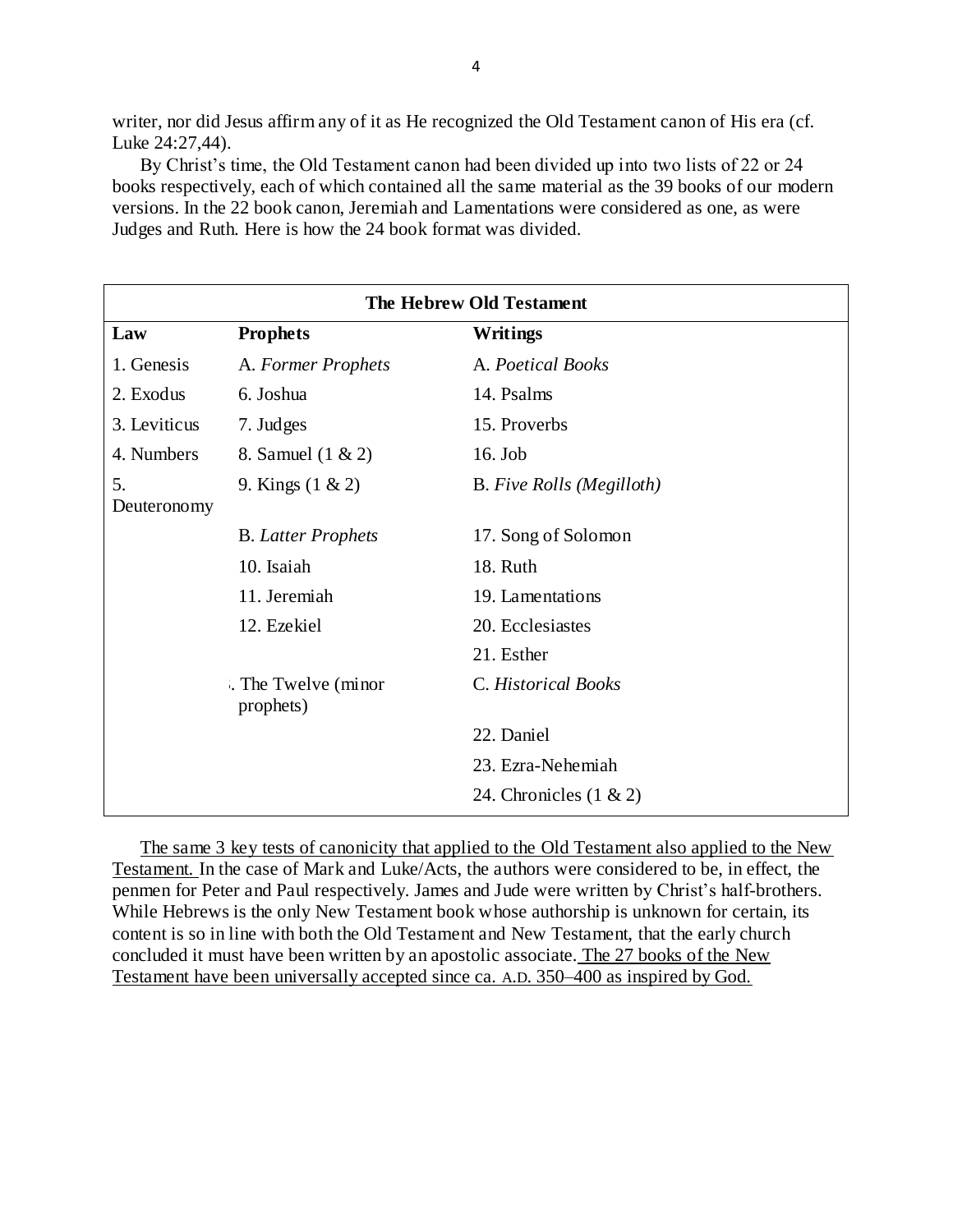#### **Preservation**

How can one be sure that the revealed and inspired, written Word of God, which was recognized as canonical by the early church, has been handed down to this day without any loss of material? Furthermore, since one of the Devil's prime concerns is to undermine the Bible, have the Scriptures survived this destructive onslaught? In the beginning, he denied God's Word to Eve (Gen. 3:4). Satan later attempted to distort the Scripture in his wilderness encounter with Christ (Matt. 4:6,7). Through King Jehoiakim, he even attempted to literally destroy the Word (Jer. 36:23). The battle for the Bible rages, but Scripture has and will continue to outlast its enemies.

God anticipated man's and Satan's malice towards the Scripture with divine promises to preserve His Word. The very continued existence of Scripture is guaranteed in Isaiah 40:8, "The grass withers, the flower fades, but the word of our God stands forever" (cf. 1 Pet. 1:25). This even means that no inspired Scripture has been lost in the past and still awaits rediscovery.

The actual content of Scripture will be perpetuated, both in heaven (Ps. 119:89) and on earth (Is. 59:21). Thus the purposes of God, as published in the sacred writings, will never be thwarted, even in the least detail (cf. Matt. 5:18; 24:25; Mark 13:3; Luke 16:17). So shall My word be that goes forth from My mouth; it shall not return to Me void, but it shall accomplish what I please, and it shall prosper *in the thing* for which I sent it. Is. 55:11

## **Transmission**

Since the Bible has frequently been translated into multiple languages and distributed throughout the world, how can we be sure that error has not crept in, even if it was unintentional? As Christianity spread, it is certainly true that people desired to have the Bible in their own language which required translations from the original Hebrew and Aramaic languages of the Old Testament and the Greek of the New Testament. Not only did the work of translators provide an opportunity for error, but publication, which was done by hand copying until the printing press arrived ca. A.D. 1450, also afforded continual possibilities of error.

Through the centuries, the practitioners of textual criticism, a precise science, have discovered, preserved, catalogued, evaluated, and published an amazing array of biblical manuscripts from both the Old and New Testaments. In fact, the number of existing biblical manuscripts dramatically outdistances the existing fragments of any other ancient literature. By comparing text with text, the textual critic can confidently determine what the original prophetic/apostolic, inspired writing contained.

Although existing copies of the main, ancient Hebrew text (Masoretic) date back only to the tenth century A.D., two other important lines of textual evidence bolster the confidence of textual critics that they have reclaimed the originals. First, the tenth century A.D. Hebrew Old Testament can be compared to the Greek translation called the Septuagint or LXX (written ca. 200–150 B.C.; the oldest existing manuscripts dates to ca*.* A.D. 325). There is amazing consistency between the two, which speaks of the accuracy in copying the Hebrew text for centuries. Second, the discovery of the Dead Sea Scrolls in 1947–1956 (manuscripts that are dated ca. 200–100 B.C.) proved to be monumentally important. After comparing the earlier Hebrew texts with the later ones, only a few slight variants were discovered, none of which changed the meaning of any passage. Although the Old Testament had been translated and copied for centuries, the latest version was essentially the same as the earlier ones.

The New Testament findings are even more decisive because a much larger amount of material is available for study; there are over 5,000 Greek New Testament manuscripts that range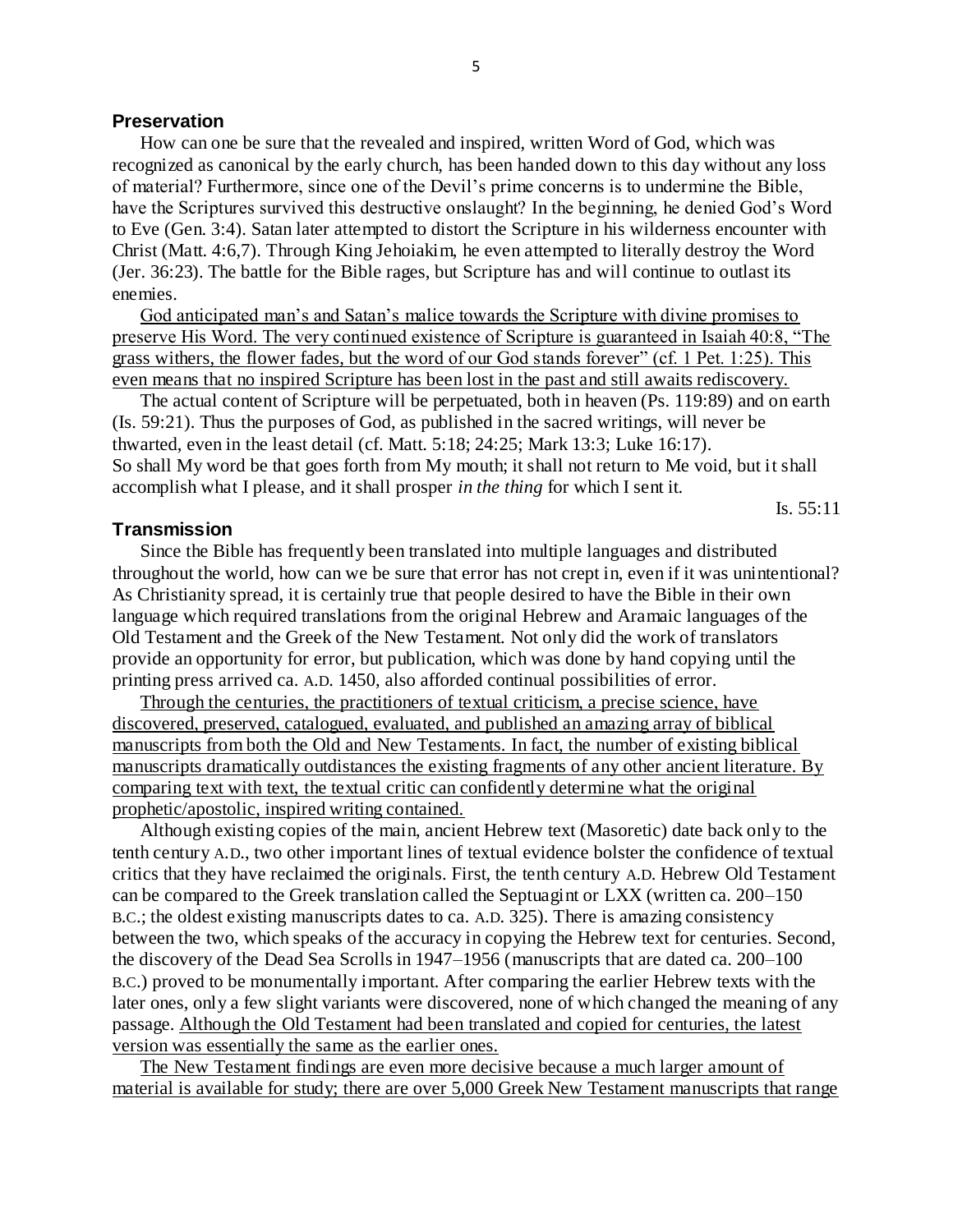from the whole testament to scraps of papyri which contain as little as part of one verse. A few existing fragments date back to within 25–50 years of the original writing. New Testament textual scholars have generally concluded that 1) 99.99 percent of the original writings have been reclaimed, and 2) of the remaining one hundredth of one percent, there are no variants substantially affecting any Christian doctrine.

With this wealth of biblical manuscripts in the original languages and with the disciplined activity of textual critics to establish with almost perfect accuracy the content of the autographs, any errors which have been introduced and/or perpetuated by the thousands of translations over the centuries can be identified and corrected by comparing the translation or copy with the reassembled original. By this providential means, God has made good His promise to preserve the Scriptures. We can rest assured that there are translations available today which indeed are worthy of the title, The Word of God.

The history of a full, English translation Bible essentially began with John Wycliffe (ca*.* A.D. 1330–1384), who made the first English translation of the whole Bible. Later, William Tyndale was associated with the first complete, printed New Testament in English, ca*.* A.D. 1526. Myles Coverdale followed in A.D. 1535, by delivering the first complete Bible printed in English. By A.D. 1611, the King James Version (KJV) had been completed. Since then, hundreds of translations have been made—some better, some worse. Today, the better English translations of the Hebrew and Greek Scriptures include: 1) New King James Version (NKJV); 2) New International Version (NIV); and 3) New American Standard Bible (NASB).

## **Is There More To Come?**

How do we know that God will not amend our current Bible with a 67th inspired book? Or, in other words, "Is the canon forever closed?"

Scripture texts warn that no one should delete from or add to Scripture (Deut. 4:2; 12:32; Prov. 30:6). Realizing that additional canonical books actually came after these words of warning, we can only conclude that while no deletions whatsoever were permitted, in fact, authorized, inspired writings were permitted to be added in order to complete the canon protected by those passages.

The most compelling text on the closed canon is the Scripture to which nothing has been added for 1,900 years.

For I testify to everyone who hears the words of the prophecy of this book: If anyone adds to these things, God will add to him the plagues that are written in this book; and if anyone takes away from the words of the book of this prophecy, God shall take away his part from the Book of Life, from the holy city, and *from* the things which are written in this book.

Rev. 22:18,19